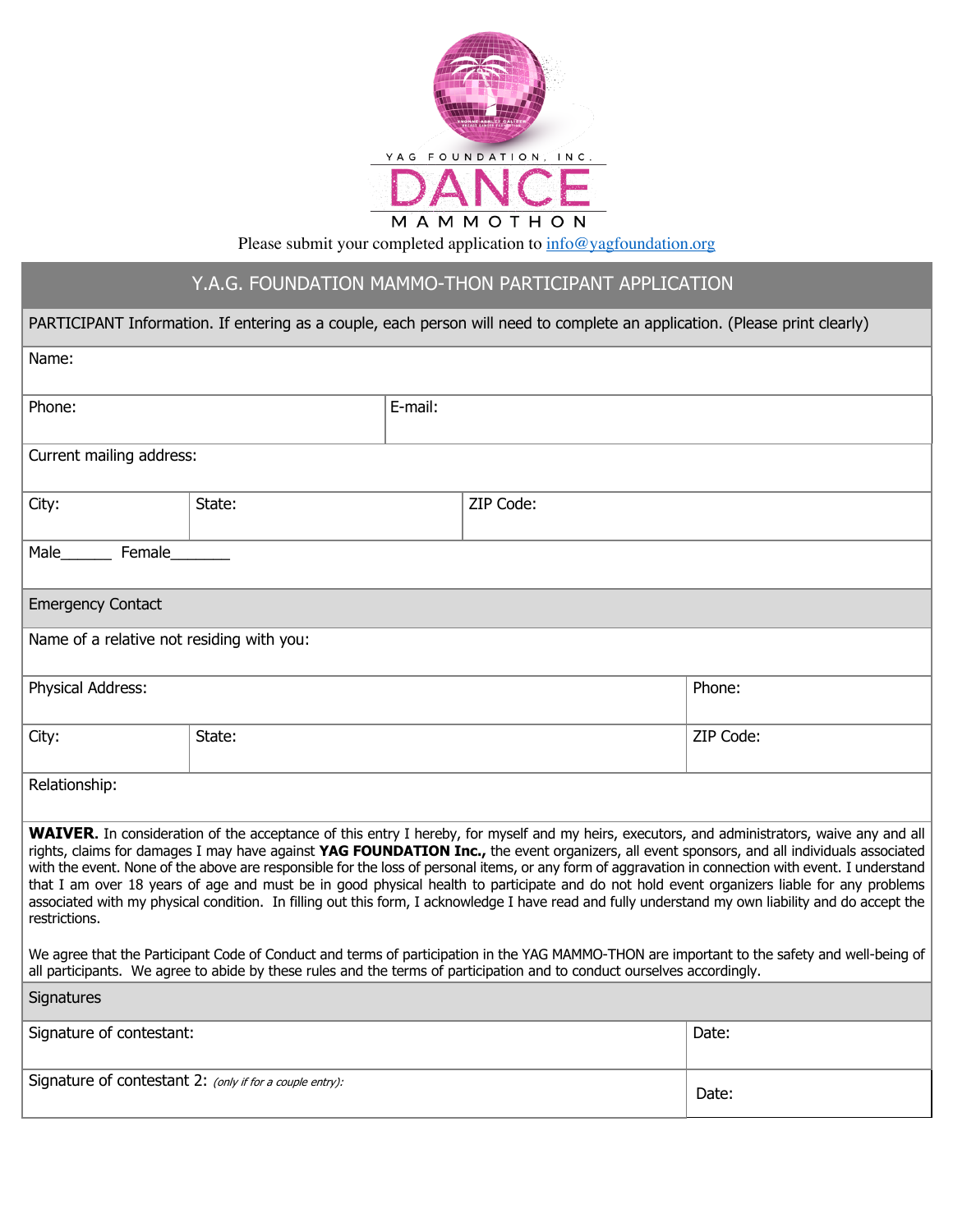

**PLEDGE FORM.** Dance the night away with YAG Foundation! Help raise dollars for mammograms and other diagnostic services. Contestants must register online or with a YAG Mammothon representative.

| Participant Name       | <b>Phone Number</b> | Email Address |     |
|------------------------|---------------------|---------------|-----|
|                        |                     |               |     |
| <b>Mailing Address</b> | City                | ັ             | Zip |

Please support me at the YAG Foundation Inc. Dance Mammothon which will help to provide mammograms for St. Croix's medically underserved population. My goal is to raise .00, with a minimum requirement to raise \$10.00. There will be a prize for the most monies collected through pledges. Please be sure to include your name and address. YAG will mail all friends a receipt of donation for tax-related purposes. YAGF is a 501(c)3 tax-exempt organization. All donations are 100% tax-deductible.

| $\#$           | \$5-\$20     | <b>First and Last Name</b> | <b>Email or Mailing address</b> | <b>Total Donation</b> |
|----------------|--------------|----------------------------|---------------------------------|-----------------------|
| 1              | $\mathbb{S}$ |                            |                                 |                       |
| $\overline{2}$ |              |                            |                                 |                       |
| $\mathfrak{Z}$ |              |                            |                                 |                       |
| 4              |              |                            |                                 |                       |
| 5              |              |                            |                                 |                       |
| 6              |              |                            |                                 |                       |
| 7              |              |                            |                                 |                       |
| 8              |              |                            |                                 |                       |
| $\mathcal{P}$  |              |                            |                                 |                       |
| 10             |              |                            |                                 |                       |
| 11             |              |                            |                                 |                       |
| 12             |              |                            |                                 |                       |
| 13             |              |                            |                                 |                       |
| 14             |              |                            |                                 |                       |
| 15             |              |                            |                                 |                       |

**THANK YOU FOR YOUR SUPPORT.** If you have additional sponsors, please attach an additional form. All participants must return a signed pledge sheet and total funds collected by **7:30 PM on May 4, 2019** during registration at the event**.** Please make checks payable to: YAG Foundation Inc.

Participant's Signature Total Collected